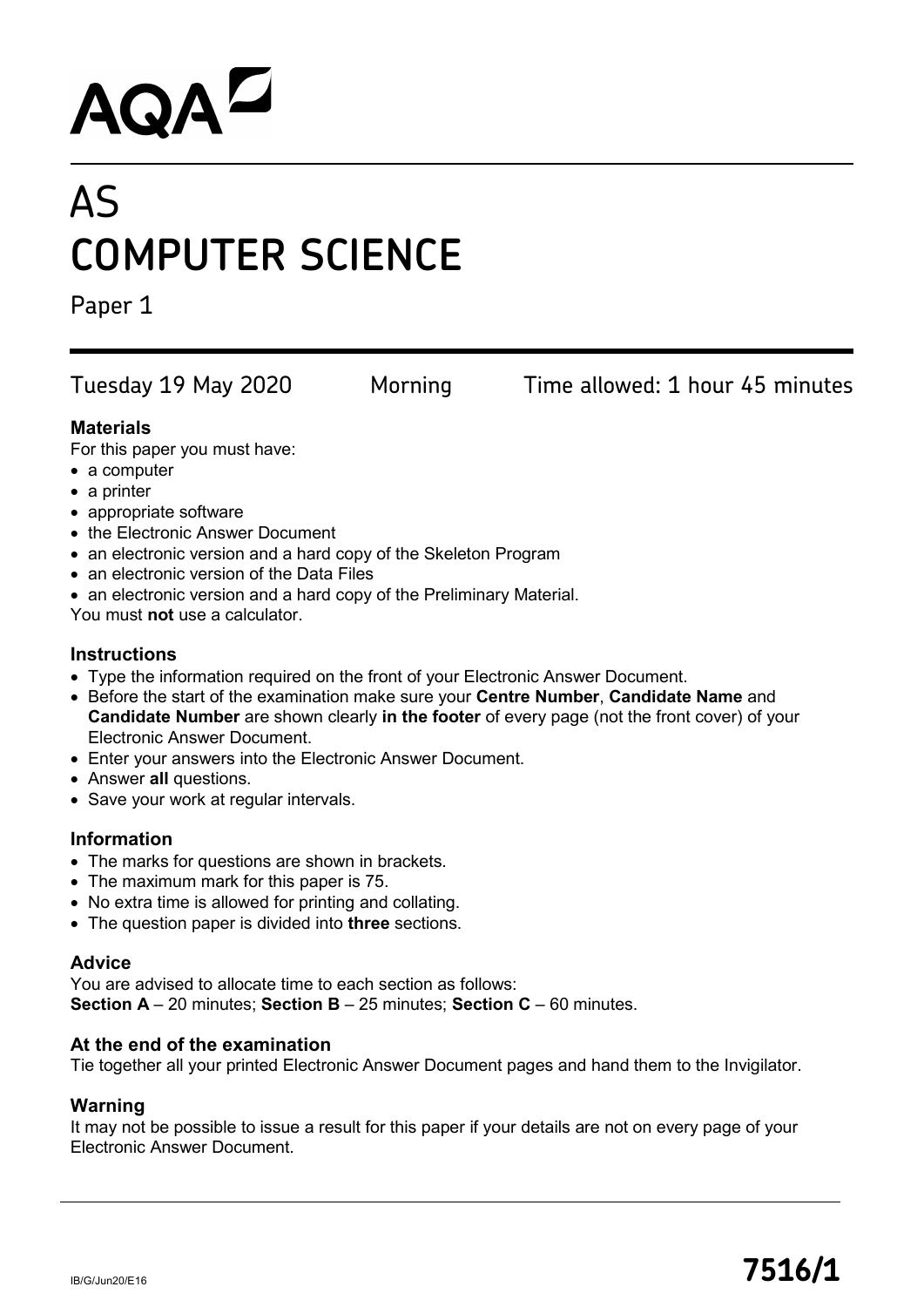#### **Section A**

You are advised to spend no more than **20 minutes** on this section.

Enter your answers to **Section A** in your Electronic Answer Document. You **must save** this document at regular intervals.

**Question 3** in this section asks you to write program code **starting from a new program/project/file**.

You are advised to save your program at regular intervals.



**0** 1 State **two** examples of work that you would expect to undertake during the analysis stage of software development.

#### **[2 marks]**

**0** | **2** | A sentinel value is a special value **after** the end of a series of data values. It is a terminator for the series of data values but is not treated as part of the series. A sentinel value is used when you do not know how many data values are in the series.

> The algorithm, represented using pseudo-code in **Figure 1**, is an attempt at a method to add numbers that are input as a series terminated by the sentinel value -1

#### **Figure 1**

```
X \leftarrow 0Result \leftarrow 0WHILE X \neq -1 INPUT X
   Result ← Result + X
ENDWHILE
OUTPUT Result
```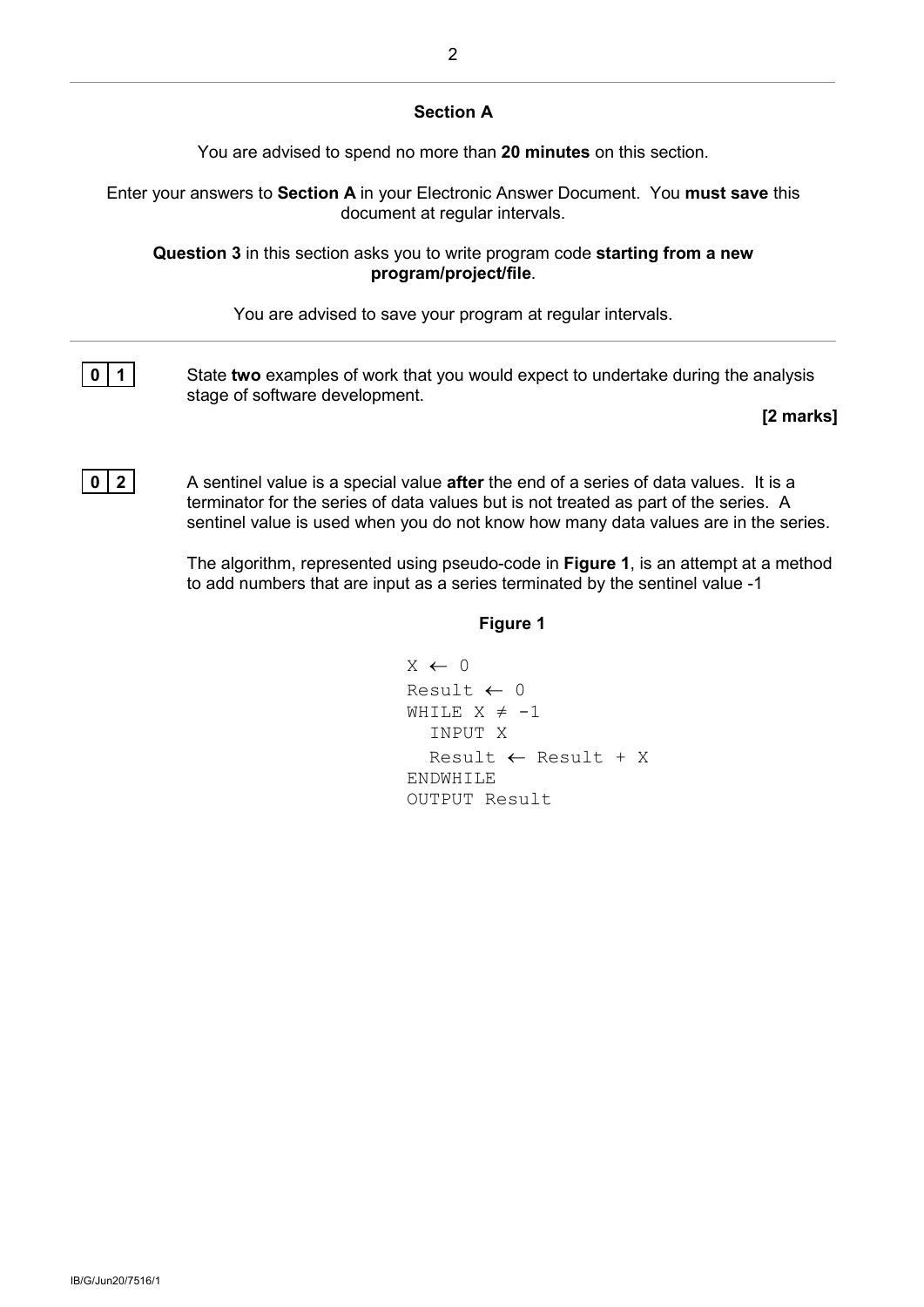**0 2 . 1** Complete **Table 1** by hand-tracing the algorithm in **Figure 1**. You may not need to use all the rows in **Table 1**.

The first row of **Table 1** has already been completed for you.

The sequence of numbers for input is:  $4, 6, 3, 2, -1$ 

| $\mathbf x$  | Result       | Output |
|--------------|--------------|--------|
| $\mathsf{O}$ | $\mathsf{O}$ |        |
|              |              |        |
|              |              |        |
|              |              |        |
|              |              |        |
|              |              |        |
|              |              |        |
|              |              |        |
|              |              |        |
|              |              |        |
|              |              |        |

**Table 1**

Copy the contents of all the unshaded cells in **Table 1** into your Electronic Answer Document.

**[3 marks]**



**0 2 . 2** Comment on the result of the trace and describe how the algorithm should be modified.

**[2 marks]**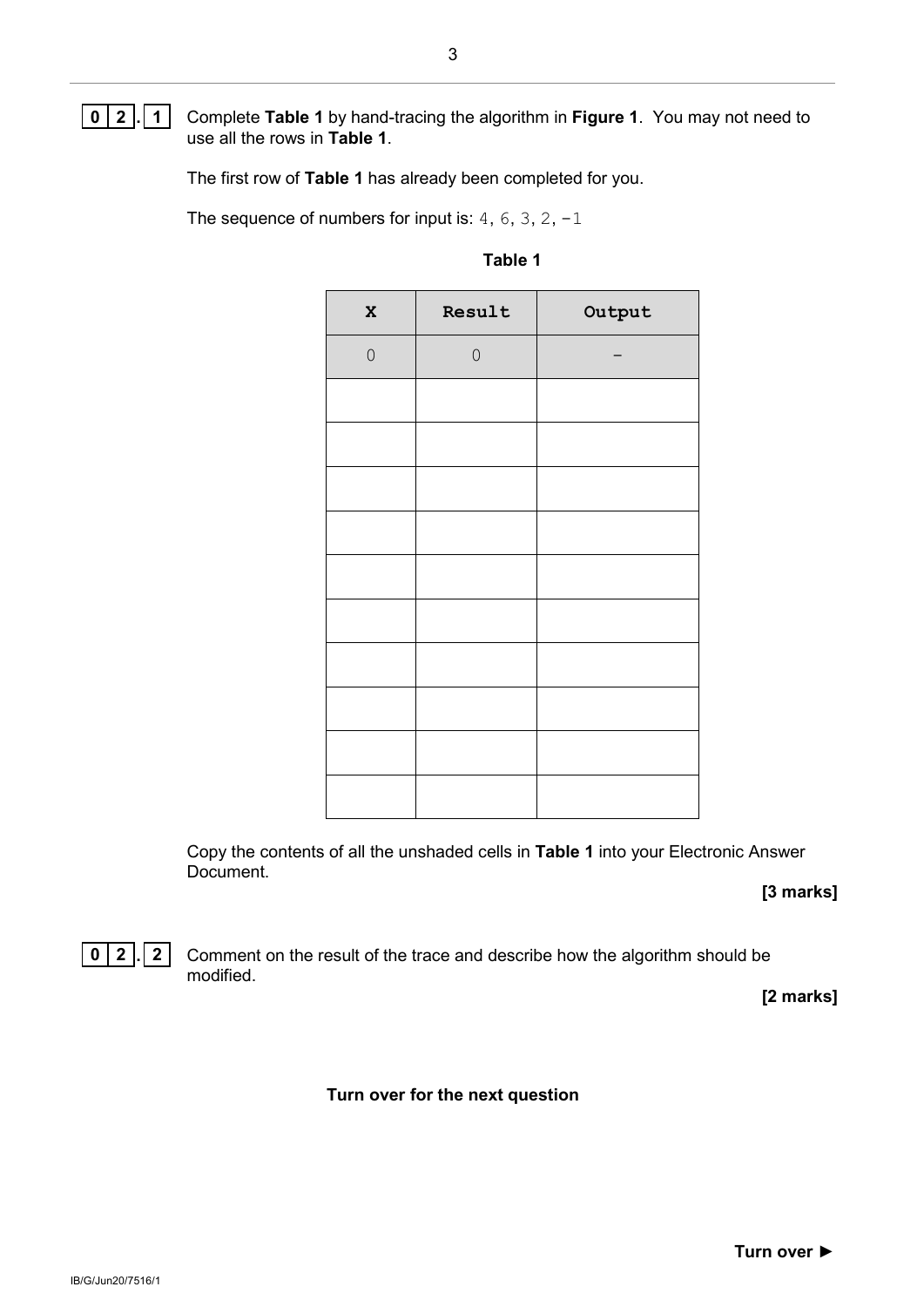**0 3** The algorithm, represented using pseudo-code in **Figure 2**, outputs a series of integers or the message  $No result$ . The output depends upon the value entered by the user.

#### **Figure 2**

```
OUTPUT "Enter an integer greater than 1: "
INPUT X
Product \leftarrow 1
Factor \leftarrow 0
WHILE Product < X
  Factor \leftarrow Factor + 1
   Product ← Product * Factor
ENDWHILE
IF X = Product THEN
   Product ← 1
  FOR N \leftarrow 1 TO Factor
     Product ← Product * N
     OUTPUT N
   ENDFOR
ELSE
   OUTPUT "No result"
ENDIF
```
#### **What you need to do:**

#### **Task 1**

Write a program to implement the algorithm in **Figure 2**.

#### **Task 2**

Test that your program works:

- run your program, then enter the number 720
- run your program, then enter the number 600

## **Evidence that you need to provide** Include the following evidence in your Electronic Answer Document. **0 3 . 1** Your PROGRAM SOURCE CODE for **Task 1**. **[9 marks] 0 3 . 2** SCREEN CAPTURE(S) showing the tests described in **Task 2**. **[1 mark]**

**0 3 . 3** What is true for all valid inputs for X that output a number of numbers which is not true for all other valid inputs that output No result?

**[1 mark]**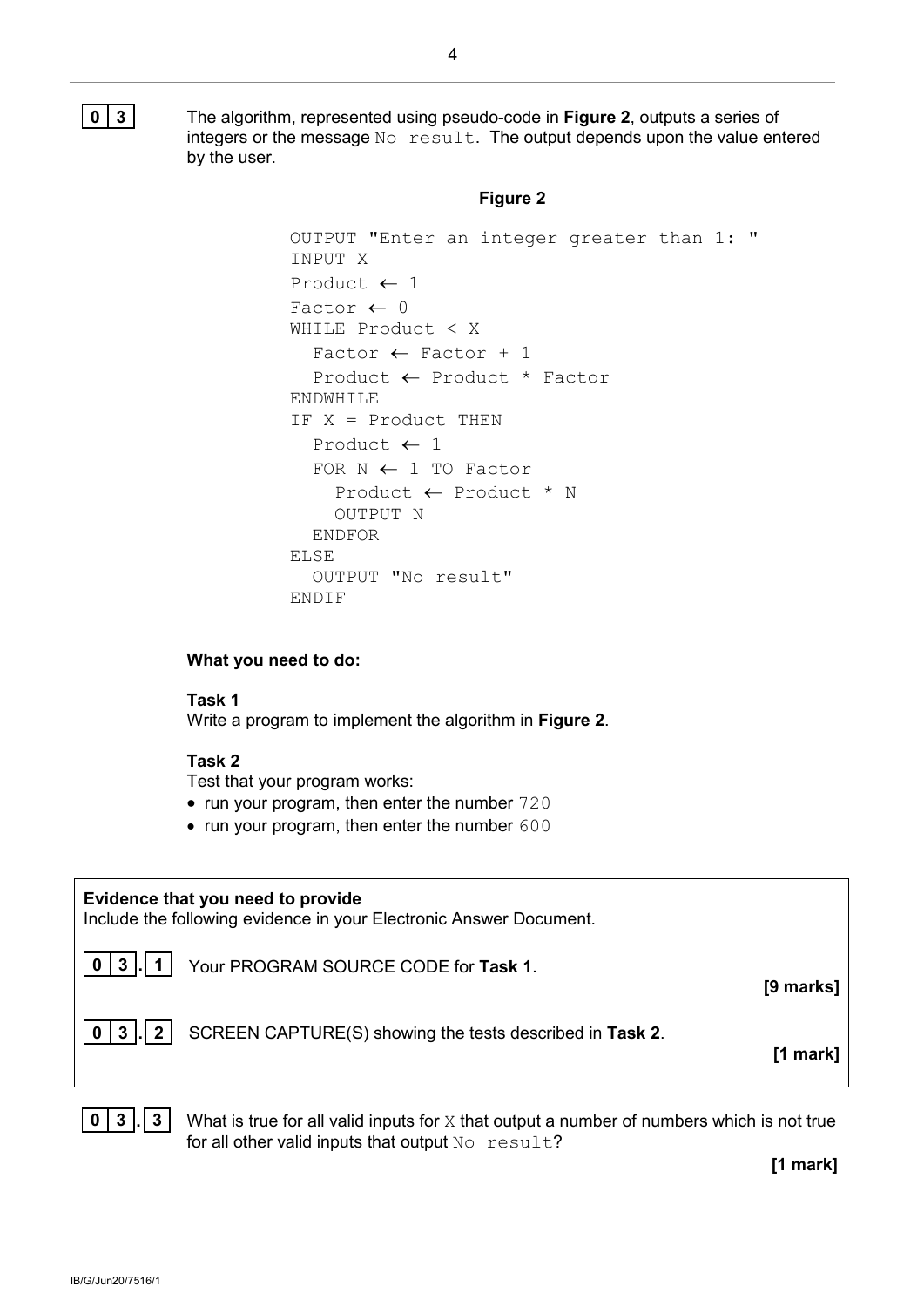#### **Section B**

You are advised to spend no more than **25 minutes** on this section.

Enter your answers to **Section B** in your Electronic Answer Document. You **must save** this document at regular intervals.

These questions refer to the **Preliminary Material** and the **Skeleton Program**, but do **not** require any additional programming.

Refer **either** to the **Preliminary Material** issued with this question paper **or** your electronic copy.

| 4                                | State the name of an identifier for:                                                                                          |                          |
|----------------------------------|-------------------------------------------------------------------------------------------------------------------------------|--------------------------|
| 1 <sup>1</sup><br>$\sim$<br>0    | a variable that is used to store a Boolean value.                                                                             | $[1$ mark]               |
| 2 <sup>1</sup><br>0<br>4         | a user-defined subroutine that returns only one value that must be a string.                                                  | $[1$ mark]               |
| $3\phantom{a}$<br>4              | a user-defined subroutine that uses nested indefinite iteration.                                                              | $[1$ mark]               |
| $5\overline{)}$<br>0             | The Skeleton Program uses a number of data structures.                                                                        |                          |
| $5\phantom{1}$                   | State the identifier of the data structure that stores values of more than one data<br>type.                                  |                          |
| $5\phantom{1}$<br>2 <sup>1</sup> | State the identifier of a data structure that stores values of only one data type.                                            | $[1$ mark]<br>$[1$ mark] |
| 6 <sup>1</sup><br>0              | This question refers to the constants set at the beginning of the <b>Skeleton Program</b> .                                   |                          |
|                                  | It is a good programming technique to use a named constant rather than the value it<br>represents.                            |                          |
|                                  | State a reason why each of the following are set as constants. Your answers for<br>Questions 06.1 and 06.2 must be different. |                          |
| 6                                | EMPTY STRING                                                                                                                  | $[1$ mark]               |
| 6<br>2 <sup>1</sup>              | MAX WIDTH                                                                                                                     | $[1$ mark]               |
|                                  |                                                                                                                               |                          |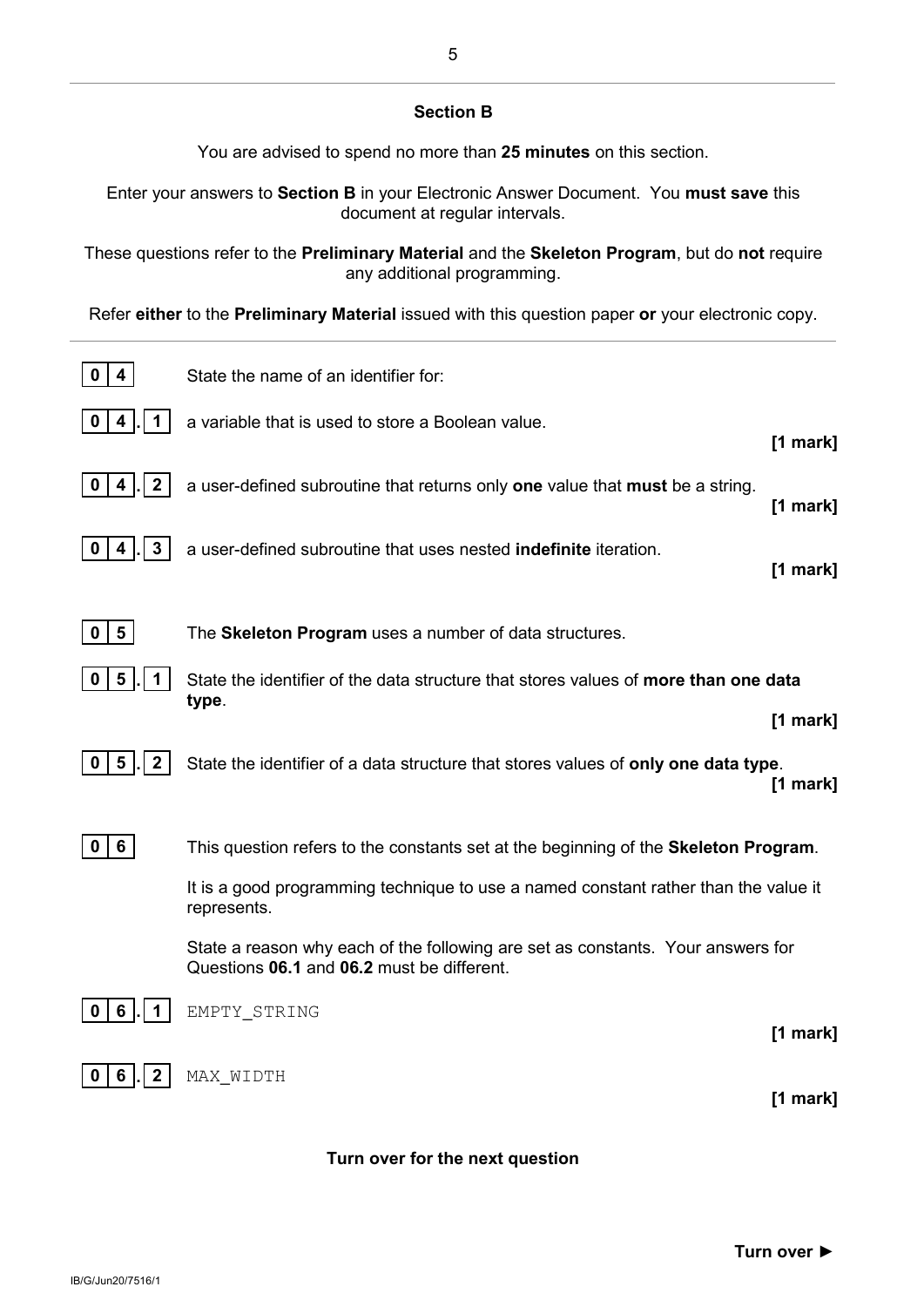**0 7** This question refers to the subroutine LoadGreyScaleImage

Describe **two** possible errors that could cause an exception in this subroutine.

**[2 marks]**

**0 8 Figure 3** shows an incomplete hierarchy chart for part of the **Skeleton Program**.

**Figure 3**

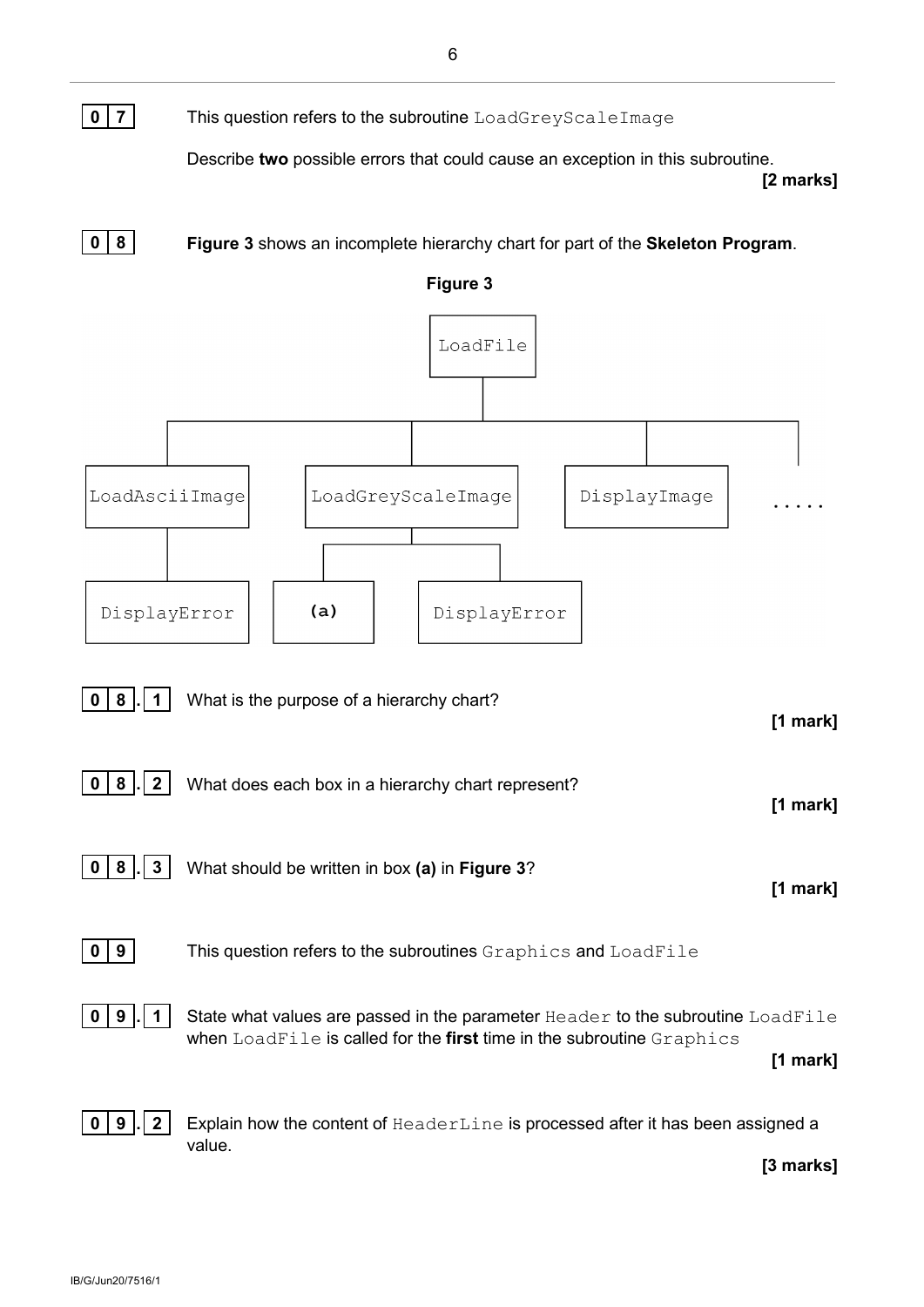| 0            | This question refers to the subroutine Convert Char                                                                                                                              |
|--------------|----------------------------------------------------------------------------------------------------------------------------------------------------------------------------------|
|              | With reference to the fact that 0 represents the darkest greyscale (black) and 255<br>represents the lightest greyscale (white), explain the purpose of ConvertChar<br>[2 marks] |
| 1            | This question refers to the text file $image3$ . txt and the subroutine<br>LoadAsciiImage                                                                                        |
|              | The first line of the text file $image3$ . txt contains:                                                                                                                         |
|              | Cat, 59, 25, A                                                                                                                                                                   |
|              | Explain the effect of changing the first line to $Cat$ , 25, 59, A and then calling<br>LoadAsciiImage                                                                            |
|              | [2 marks]                                                                                                                                                                        |
| $\mathbf{2}$ | Explain the effect of changing the first line to $Cat$ , 59, 59, A and then calling<br>LoadAsciiImage                                                                            |
|              | [2 marks]                                                                                                                                                                        |
|              | Explain the effect of changing the first line to $Cat$ , 59, 10, A and then calling<br>LoadAsciiImage                                                                            |
|              | [2 marks]                                                                                                                                                                        |
| 2            | This question refers to the subroutine DisplayImage                                                                                                                              |
|              | Explain what effect swapping around the nested iteration structure in this subroutine<br>would have on the image output, assuming that the image width and height are equal.     |
|              | Written in pseudo-code the altered iteration structure would be:                                                                                                                 |
|              | FOR ThisColumn $\leftarrow$ 0 TO Header. Width - 1<br>FOR ThisRow $\leftarrow$ 0 TO Header. Height - 1<br>OUTPUT Grid[ThisRow, ThisColumn]<br><b>ENDFOR</b><br>OUTPUT newline    |
|              | <b>ENDFOR</b><br>$[3$ marks]                                                                                                                                                     |

7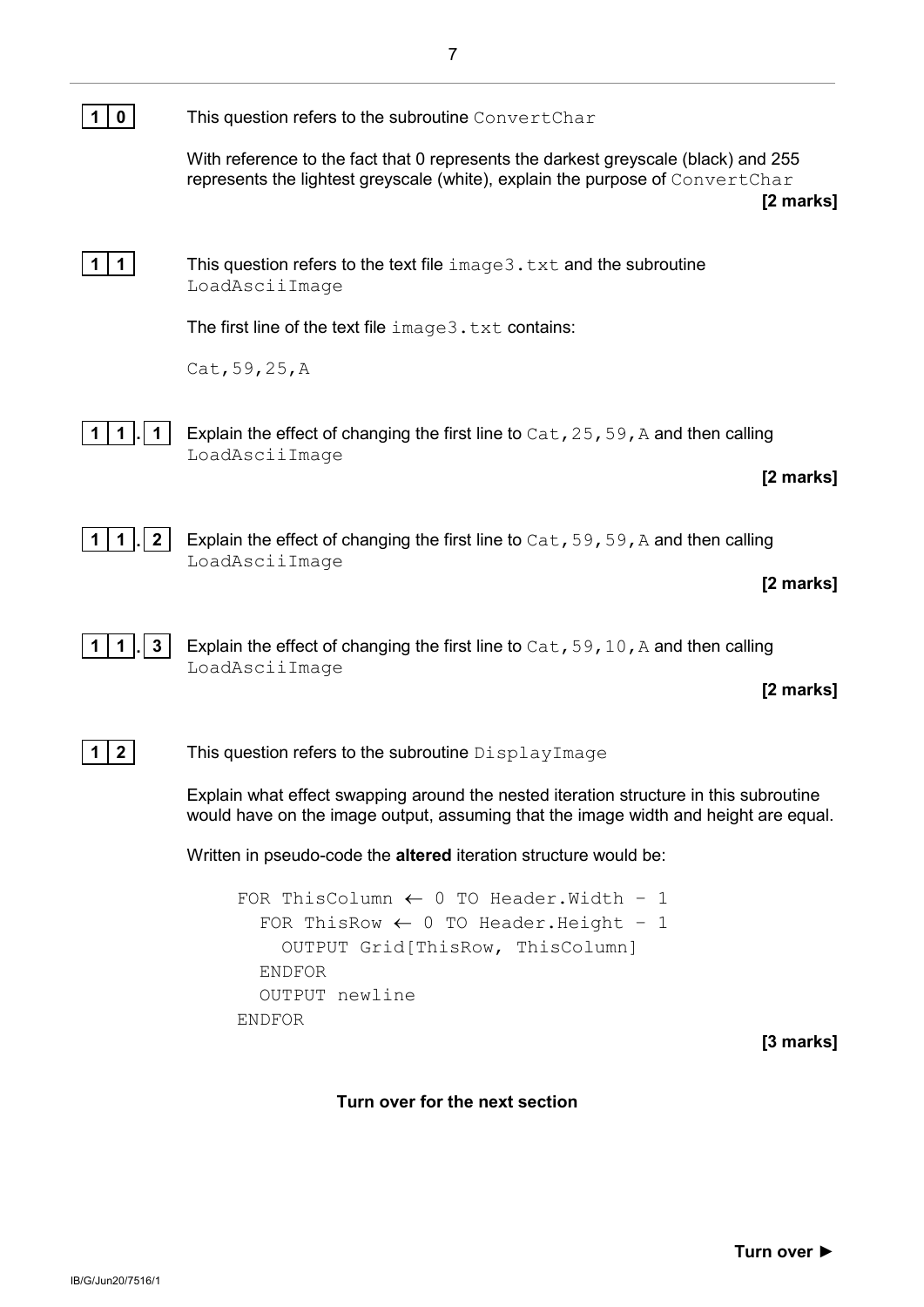#### **Section C**

You are advised to spend no more than **60 minutes** on this section.

Enter your answers to **Section C** in your Electronic Answer Document. You **must save** this document at regular intervals.

> These questions require you to load the **Skeleton Program** and to make programming changes to it.

**1 3** This question extends the functionality of the **Skeleton Program**. A mirror image is to be produced from the loaded image. For example, **Figure 4** shows the image loaded from the ascii.txt data file. **Figure 5** shows the mirror image.

#### **Figure 4**

| laur. |  |
|-------|--|
|-------|--|

|   |       |             | 1 2 3 |     |   |              |   | 1 2 3         |                |
|---|-------|-------------|-------|-----|---|--------------|---|---------------|----------------|
|   | $\pm$ | i# i# i@ i@ |       |     |   | <sub>6</sub> |   | 0   #   #   # |                |
|   | ſd.   | ി           | ി     | i A | Α |              | A | i a           | $\overline{a}$ |
| ⌒ |       |             |       |     |   |              |   |               |                |

| <u>i</u> | 2  | 3 | 4  |
|----------|----|---|----|
| đ        |    |   |    |
|          | ſd |   | ß) |
|          |    |   |    |

#### **What you need to do:**

#### **Task 1**

Write a new subroutine MirrorImage that produces a mirror image of the image loaded into Grid and stores it in a new data structure. The subroutine then displays the mirror image.

#### **Task 2**

Amend subroutine DisplayMenu to include the new option:

M – Mirror image

#### **Task 3**

Amend subroutine Graphics to call MirrorImage when the user chooses option M

#### **Task 4**

Test that the changes you have made work by conducting the following test:

- run the program
- enter L
- load **image1**
- enter M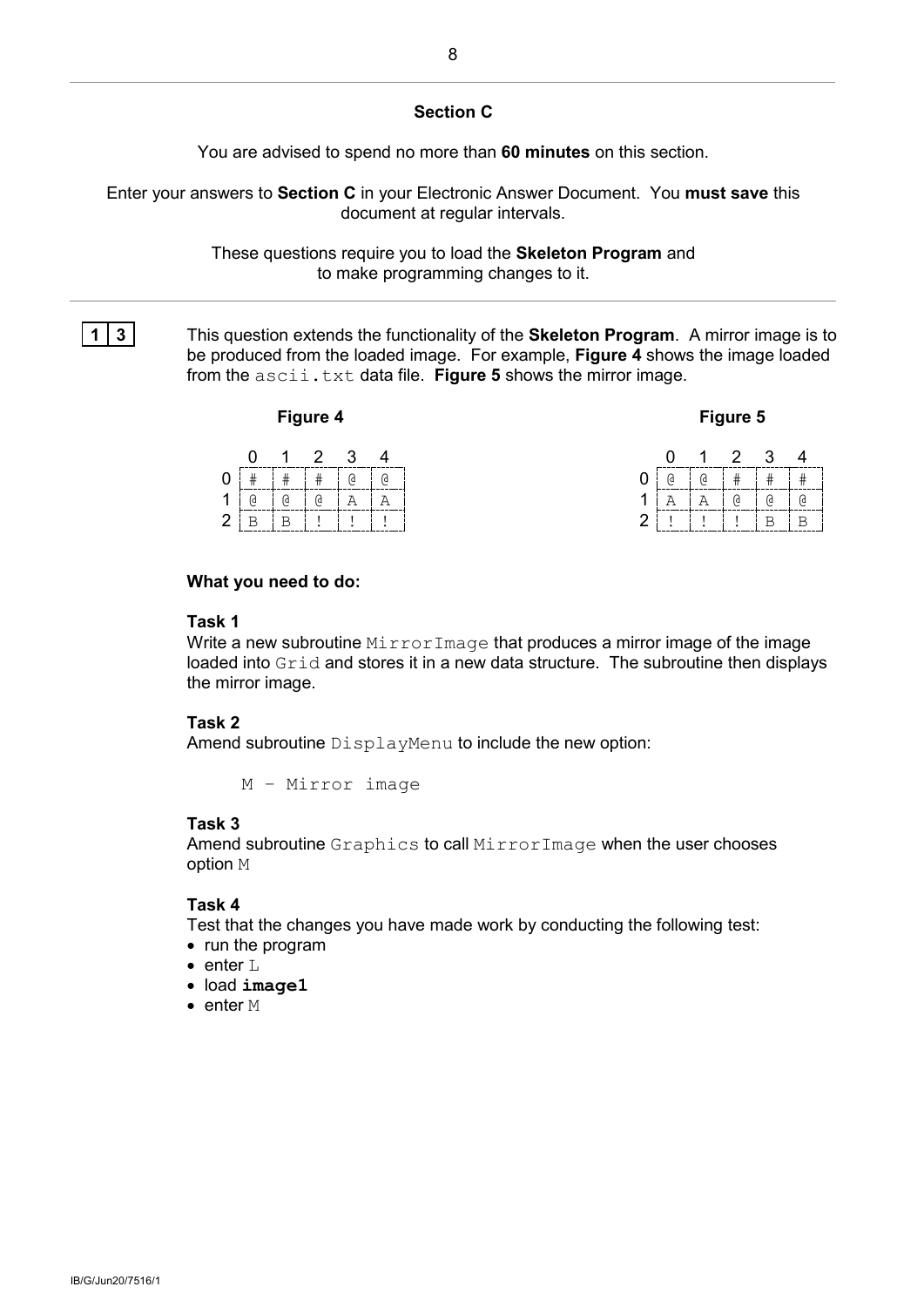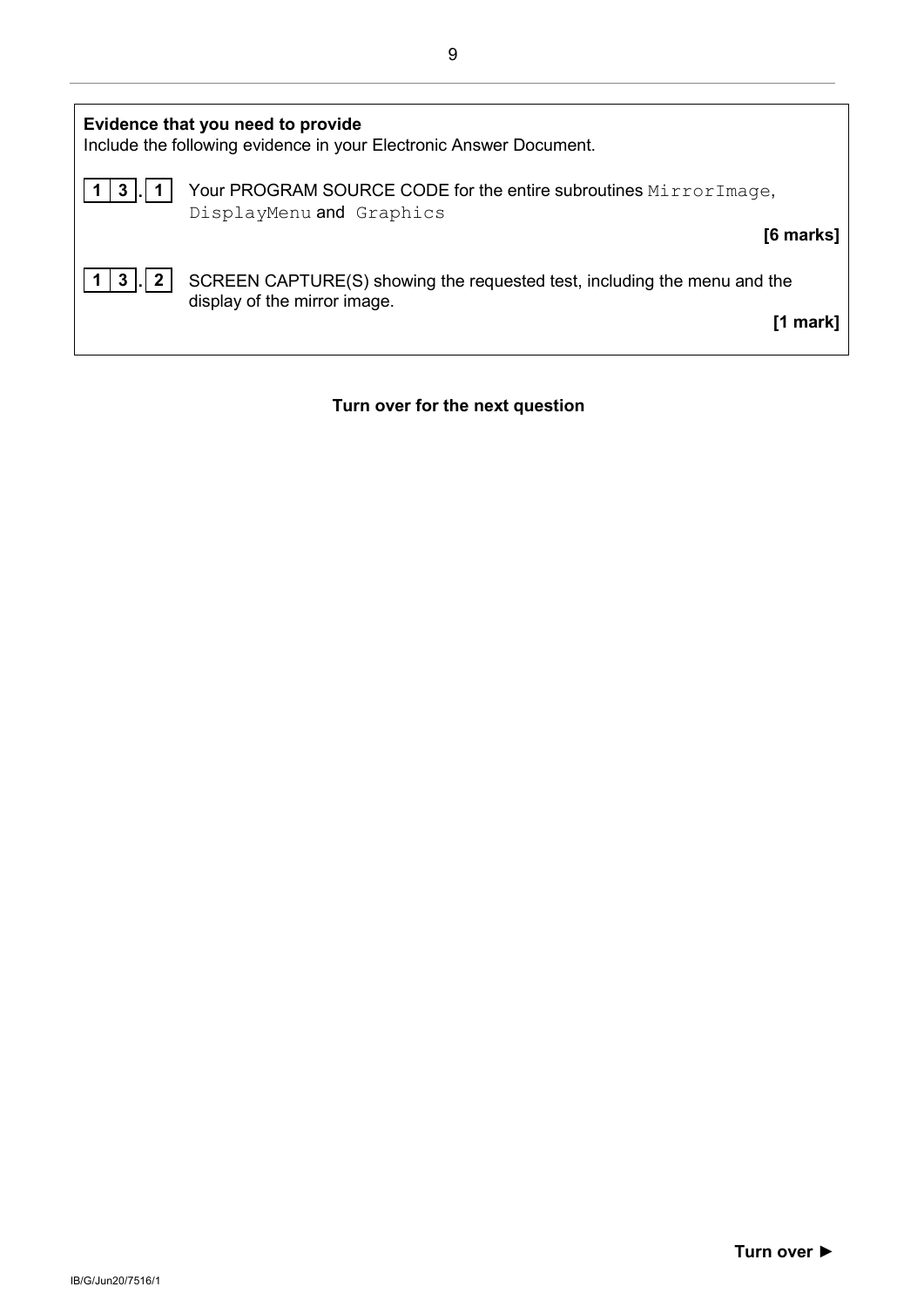#### **1 4** This question refers to the subroutine LoadGreyScaleImage

A greyscale image can contain a hidden message, which has been encrypted using a key. The message can be revealed by decrypting the image using the method described below.

If an image contains a hidden message, the key to use is the integer value of the digit at the end of the image title in the first line of the file. For example, if the image title is image4 then the key is 4

When decrypting a message from an image file, each greyscale value is used in turn with the key to produce a result. The key is subtracted from the greyscale value and the result is interpreted according to **Table 2**.

**Table 2** describes the rules that should be followed to determine what secret character, if any, is hidden in the greyscale image.

#### **Table 2**

| Value of result     | Interpretation                                              |
|---------------------|-------------------------------------------------------------|
|                     | The decrypted character is the space character.             |
| $> 0$ AND $\leq 26$ | The result is the position in the alphabet of the decrypted |
|                     | character.                                                  |
| > 26                | The result means that the character was not part of the     |
|                     | message that was encrypted, and should be represented by    |
|                     | an underscore character, ie the character.                  |

#### **Example 1**

Greyscale value is 1 and the key is 0  $1 - 0 = 1$ 

The decrypted character is A as this is the first letter in the alphabet. This should be appended to the hidden message.

#### **Example 2**

Greyscale value is 5 and the key is 3  $5 - 3 = 2$ 

The decrypted character is B as this is the second letter in the alphabet. This should be appended to the hidden message.

#### **Example 3**

Greyscale value is 7 and the key is 7

 $7 - 7 = 0$ 

The decrypted character is a space as the result was 0. This should be appended to the hidden message.

#### **Example 4**

Greyscale value is 52 and the key is 1  $52 - 1 = 51$ 

The result is greater than 26 so the greyscale value was not an encrypted character and an underscore character should be added to the hidden message.

The hidden message is built by concatenating each of the decrypted characters.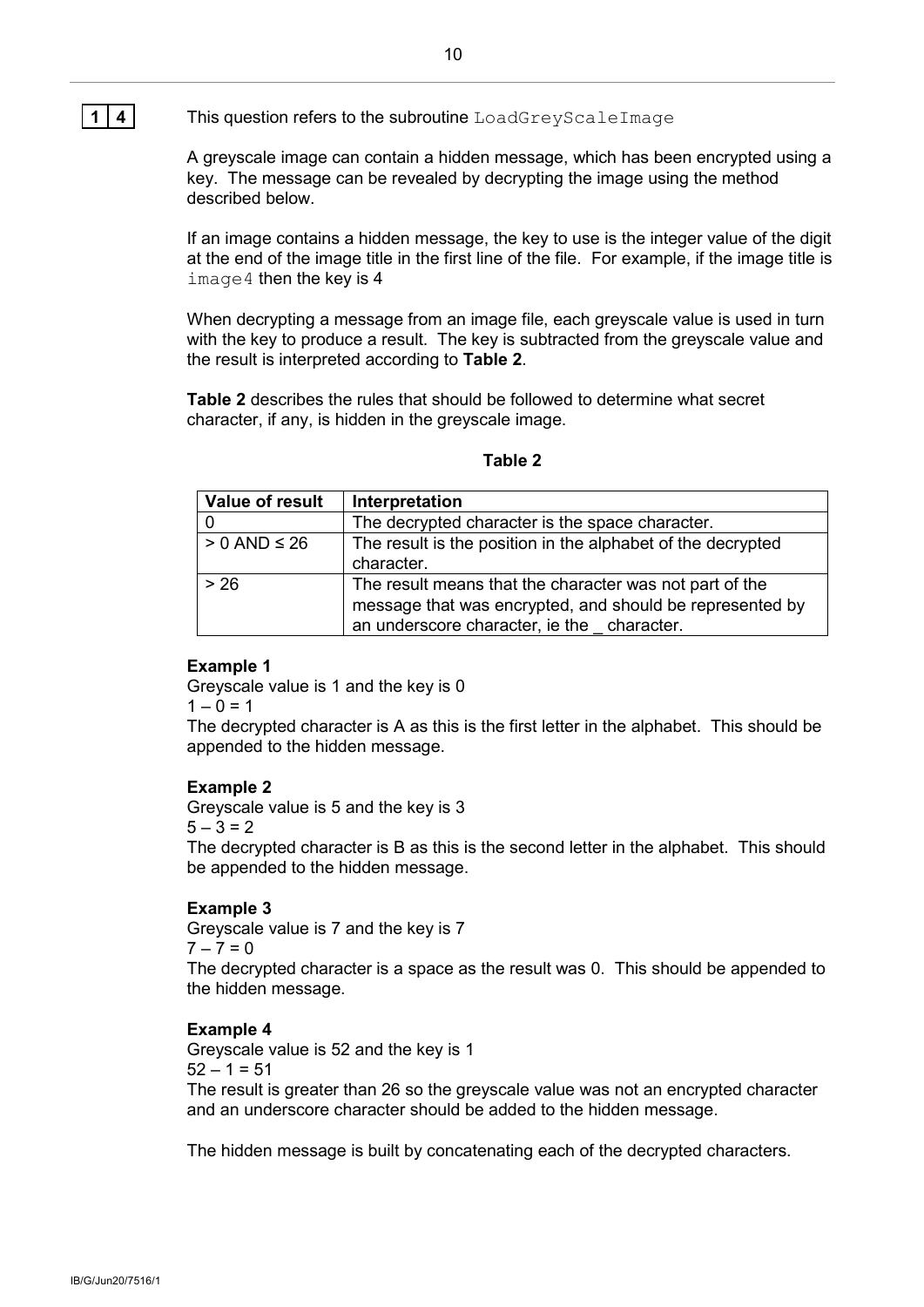#### **What you need to do:**

#### **Task 1**

Write a new subroutine, FindSecretChar, which takes as parameters the PixelValue and Key, where Key is the key used to decrypt the hidden character. The subroutine should return the decrypted character if the pixel value was a character from the message, otherwise it should return the underscore character.

#### **Task 2**

Amend the subroutine LoadGreyScaleImage to:

- get the key from the image title
- call the subroutine FindSecretChar in the appropriate place and build up the hidden message from the returned characters
- output the complete hidden message.

#### **Task 3**

Test that the changes you have made work by conducting the following test:

- run the program
- enter L
- load greyscale

## **Evidence that you need to provide** Include the following evidence in your Electronic Answer Document.

**1 4 . 1** Your PROGRAM SOURCE CODE for the entire subroutines FindSecretChar and LoadGreyScaleImage

#### **[9 marks]**

**1 4 . 2** SCREEN CAPTURE(S) showing the requested test, including the display of the message and the image.

**[1 mark]**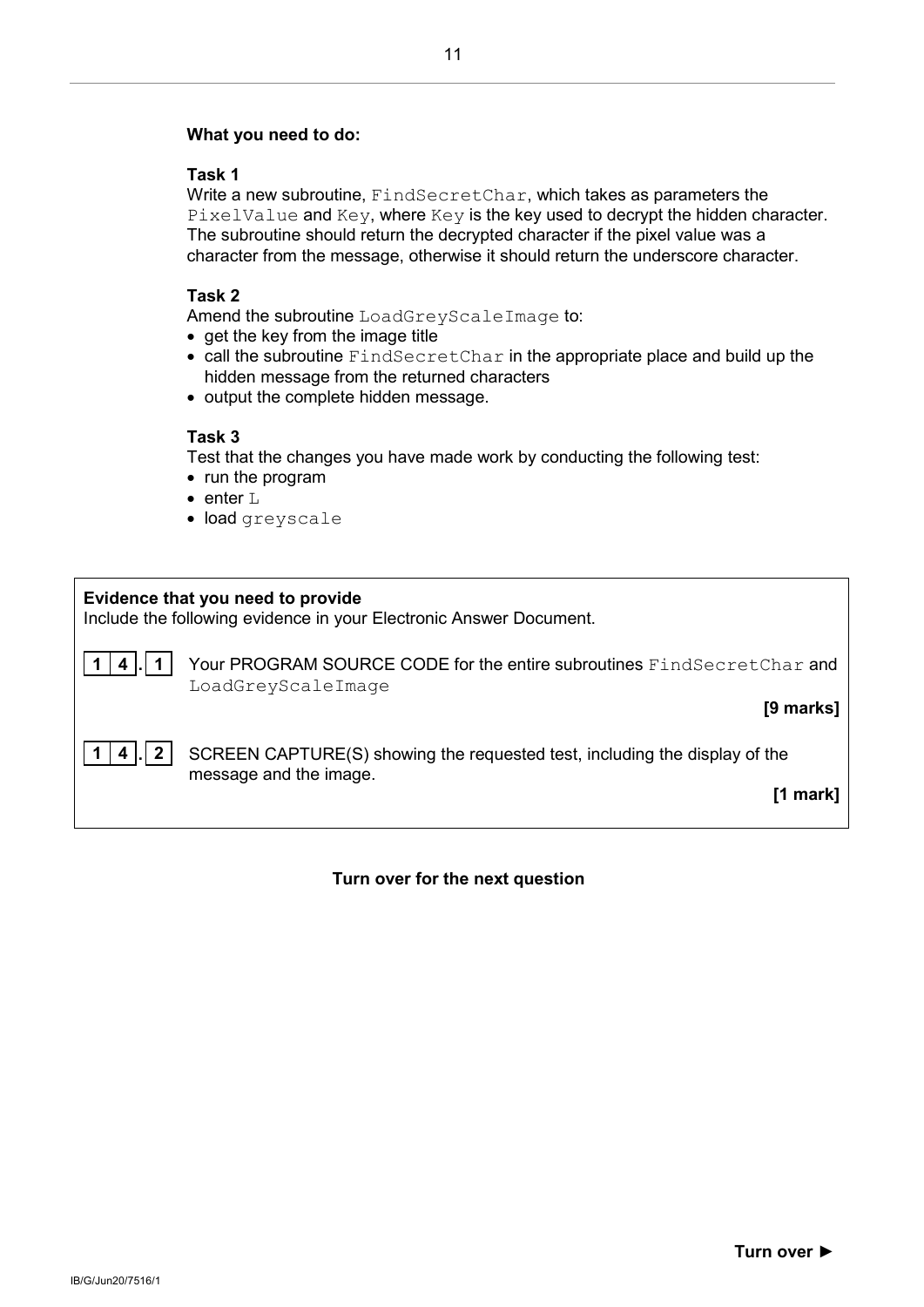**1 5** This question extends the functionality of the **Skeleton Program**. A new option, C, is to be added to compress an existing ASCII art image file using run-length encoding and store it in a new file.

> The number of symbols in a run of symbols is to be counted and this count, separated by a comma from the symbol, is stored in the new file. Each count and symbol pair should be put on a new line.

For example, Figure 6 shows the contents of the ascii.txt data file.

**Figure 6**

| TestImage1, 5, 3, A |
|---------------------|
| ###@@@@@AABB!!!     |

The compressed file will contain the file header followed by several value pairs and the file type in the header should be changed from A to C, as shown in **Figure 7**.

**Figure 7**

| TestImage1, $5, 3, C$ |
|-----------------------|
| 3,#                   |
| 5,0                   |
| 2, A                  |
| 2, B                  |
| 3.                    |

You can assume that there are no newline characters in the ASCII art image file.

#### **What you need to do:**

#### **Task 1**

Write a new subroutine, CompressFile

This subroutine is to:

- ask the user for the name of the file to be compressed
- $\bullet$  read the existing file header and change the file type to  $\circ$  to indicate that this is a compressed file
- create a new file with the existing filename preceded by CMP, for example, if the file read in was image2 the new filename should be CMPimage2
- save the edited file header to the new file
- save each pair of symbol count and symbol separated by a comma on a new line to the new file.

#### **Task 2**

Amend subroutine DisplayMenu to include the new option:

C – Compress file

#### **Task 3**

Amend subroutine Graphics to call CompressFile when the user chooses option C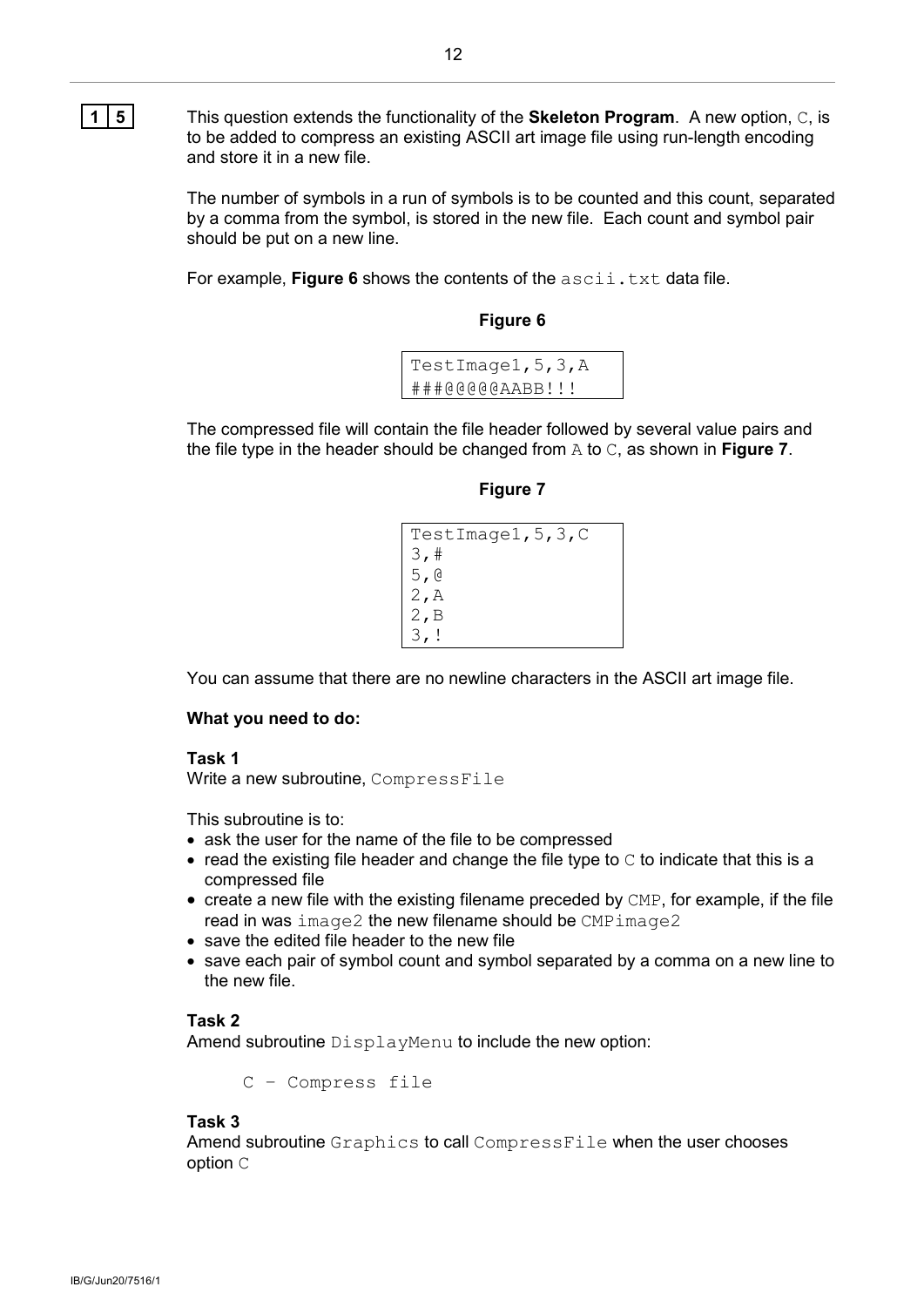#### **Task 4**

- Test that the changes you have made work by conducting the following test:
- run the program
- enter C
- enter the file name image2
- load the file CMPimage2 into a text editor.



**END OF QUESTIONS**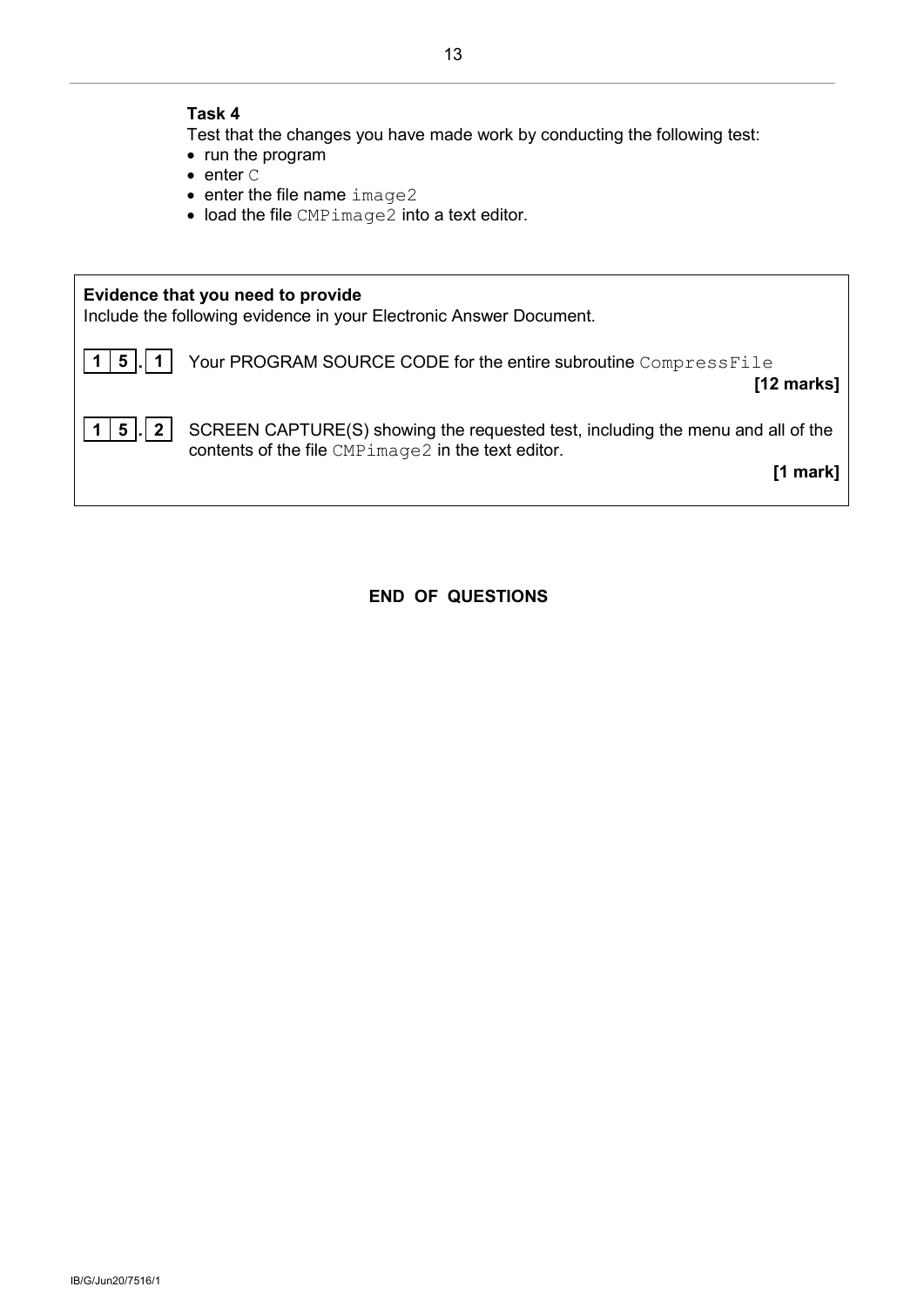## **There are no questions printed on this page**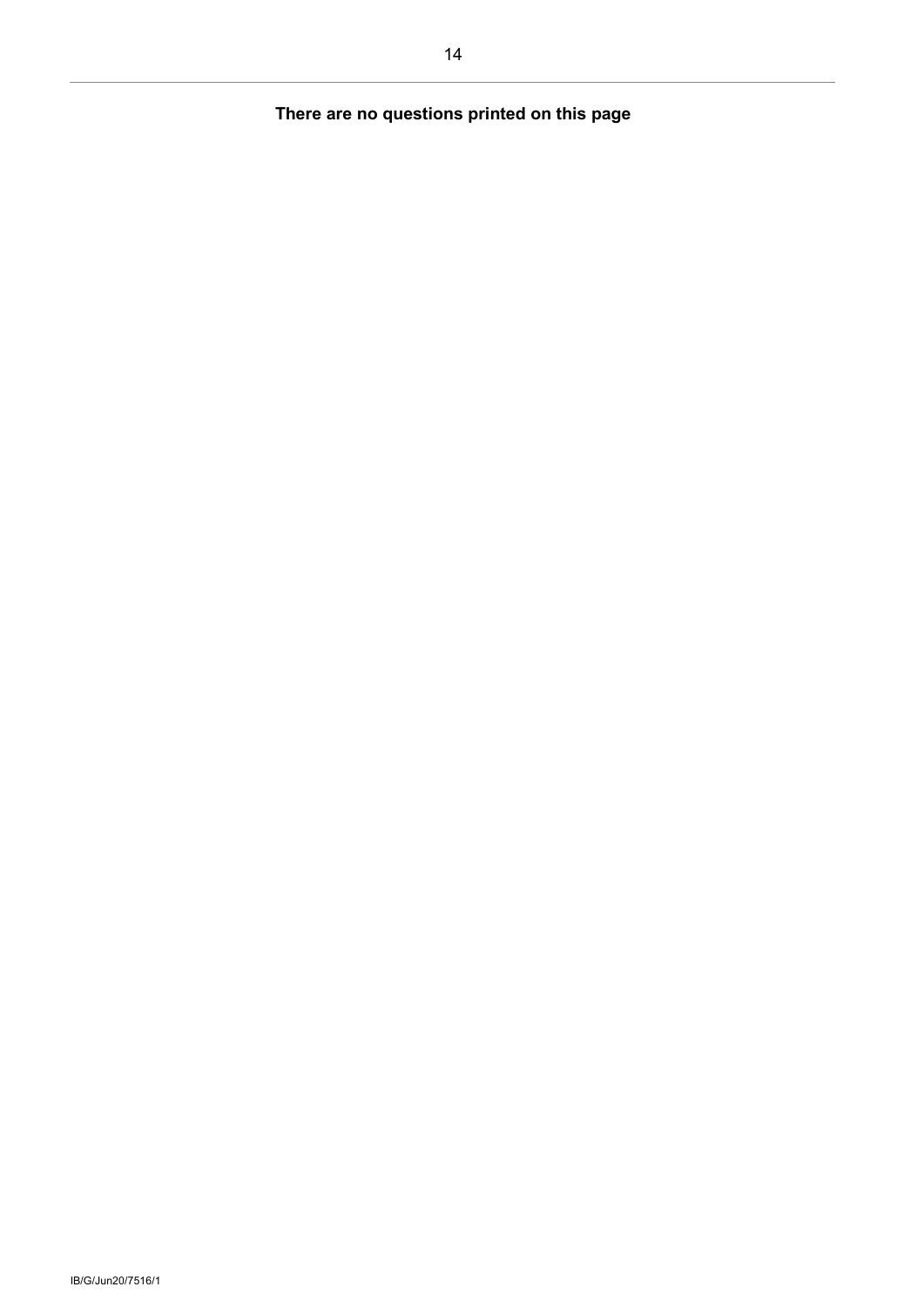## **There are no questions printed on this page**